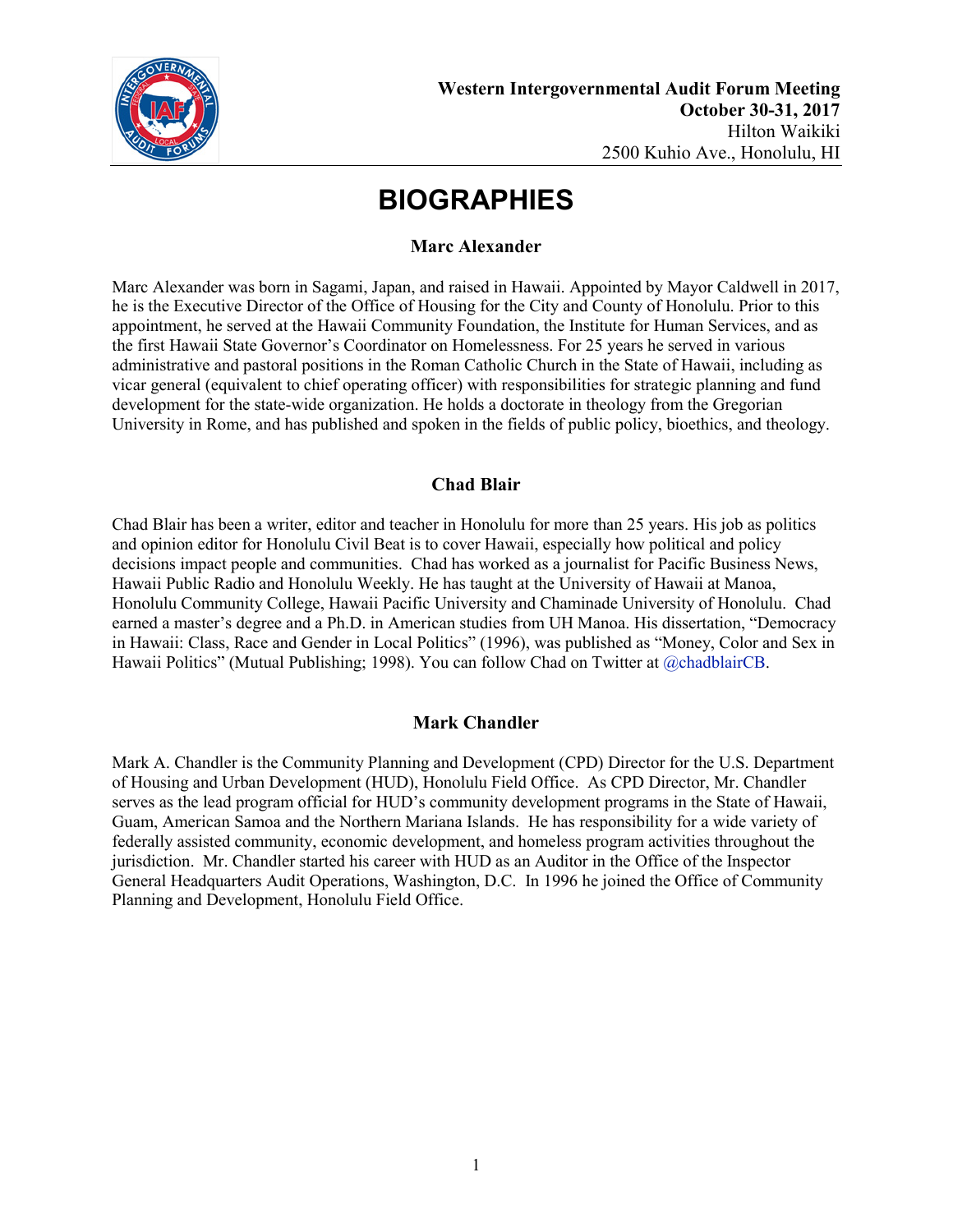

### **Jim Dalkin**

James R. Dalkin is a Director in the Financial Management and Assurance Team with the U.S. Government Accountability Office (GAO). He serves as chairman of the International Auditing and Assurance Board's (IAASB) Consultative Advisory Group (CAG) and previously served as a board member of the AICPA's Auditing Standards Board (ASB). He is also an observer to the COSO Advisory Board. Mr. Dalkin has responsibility for directing GAO's work to develop and maintain government auditing standards (the *Yellow Book*); internal control standards for the federal government (the *Green Book*); and, GAO's work with the accounting and auditing profession. He is also responsible for the audits of the Securities Exchange Commission and the Federal Deposit Insurance Corporation. He is a frequent speaker at national auditing conferences for AICPA, AGA and other professional organizations. He has also authored articles for publications including the *Journal of Accountancy*. Mr. Dalkin also is an adjunct professor at Georgetown University. Mr. Dalkin holds a Bachelor of Science from the University of Virginia, an MBA from George Washington University and a MLA from Harvard University.

### **Mark de la Rosa**

Mark de la Rosa is the Audit Deputy Director at the City and County of San Francisco's Office of the Controller. Mark has over 15 years of experience in government auditing and budget and policy analysis at the local, state, and federal levels. As Deputy Director, Mark supports the Chief Audit Executive by overseeing performance and construction audit engagements, leading the audit organization's quality assurance program, managing citywide efforts on disaster cost recovery and enterprise risk assessment, and providing various strategic and operational leadership to support the City's internal audit function. Prior to joining the Controller's Office, Mark worked as a Principal Analyst at Harvey Rose Associates LLC, as an Analyst for the U.S. Government Accountability Office, and as a Budget Analyst for the State of Illinois Office of Management and Budget. Mark earned a Master of Public Policy degree from the Goldman School at UC-Berkeley and received his bachelor's degree in Sociology and Urban Studies from Northwestern University in Evanston, IL.

### **Margarita Fernández**

Margarita Fernández is the Chief of Public Affairs and member of the executive management team for the California State Auditor's Office. In this role, Ms. Fernández is responsible for the public relations of the office and as such, is the first point of contact for the press. She manages and oversees the development of external communication including the office's Web site, special reports to the Legislature and the public, press information, and presentations. She is also responsible for internal quality control program of the office and hence, for developing audit policies and procedures. She is also the liaison to national professional organizations, including the National State Auditors Association (NSAA); the National State Auditors, Comptrollers, and Treasurers; and the intergovernmental audit forums. She serves as one of the state representatives on the Western Intergovernmental Audit Forum and is on various national committees with the NSAA. Having graduated from California State University, Sacramento with a Bachelors in Accounting, Ms. Fernández joined the office (and its predecessor office—the Office of the Auditor General) in 1986 as an entry-level auditor and served in many capacities throughout her career. She is a Certified Public Accountant and a Certified Government Financial Manager and, is member of the American Institute of Certified Public Accountants and the Association of Government Accountants.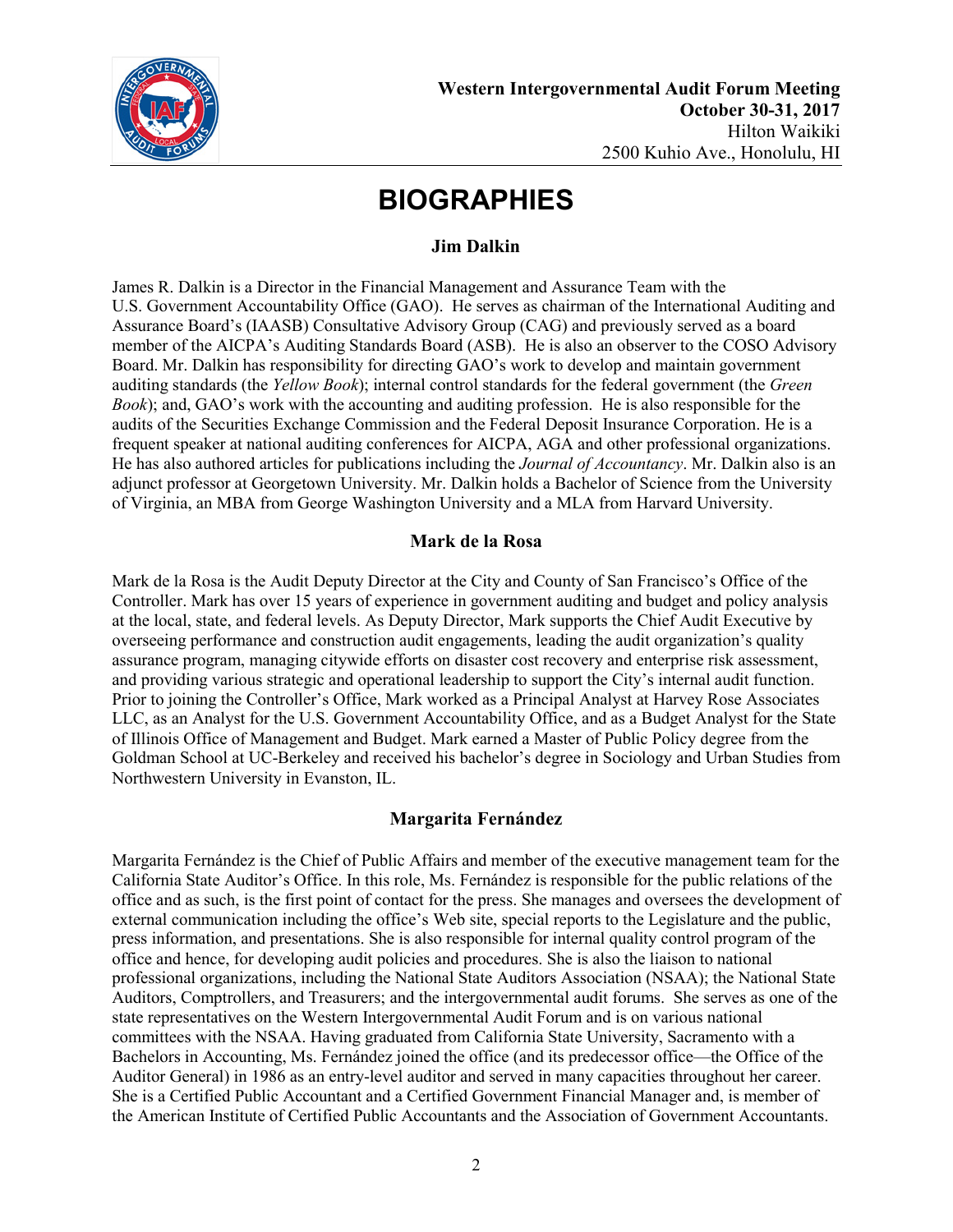

### **Bonnie Hall**

Bonnie Hall has over 30 years in the areas of program and project evaluation with the Department of Housing and Urban Development and the U.S. Government Accountability Office (GAO). At GAO she has designed and implemented evaluations and produced reports in a team environment. The program areas include defense readiness, Medicare, homelessness, law enforcement, and homeland security. She is currently the Field Office Manager for GAO's Los Angeles Office overseeing office operations, recruiting, and intern and new professional staff development, as well as fulfillment of GAO-wide business processes. She has Bachelors and Master's Degrees from the University of Southern California in Public Administration.

### **Drummond Kahn**

Drummond Kahn serves on the faculty of the International Institute and the Government Audit Training Institute of the Graduate School USA. Since 1990, Mr. Kahn served in federal, state, and local government auditing positions, including Chief of Internal Audit Services for the Oregon Department of Transportation, State Audit Administrator for the Oregon Audits Division, Director of Audit Services for the City of Portland, and in the U.S. Government Accountability Office. Mr. Kahn is a past national President of the Association of Local Government Auditors. He served on the board of the Pacific Northwest Intergovernmental Audit Forum. Mr. Kahn teaches graduate courses in auditing at the University of Oregon and in auditing and policy research at Portland State University's Hatfield School of Government. He holds a master's degree from the University of Oregon and a bachelor's degree from Whitman College. Mr. Kahn has served on the Comptroller General's Advisory Council on Government Auditing Standards since 2009, and has chaired the Council since 2016.

### **Keoki Kerr**

As the communications specialist at the Hawaii State Teachers Association, Keoki Kerr oversees all internal and external communication at the union representing 13,500 public school teachers. Before that, he spent 25 years as an investigative, government and general assignment reporter at two Honolulu television stations, Hawaii News Now and KITV. He has also worked as a TV producer and assignment editor, a radio news anchor and reporter as well as a freelance correspondent for radio news networks including NPR, ABC, CNN and CBS.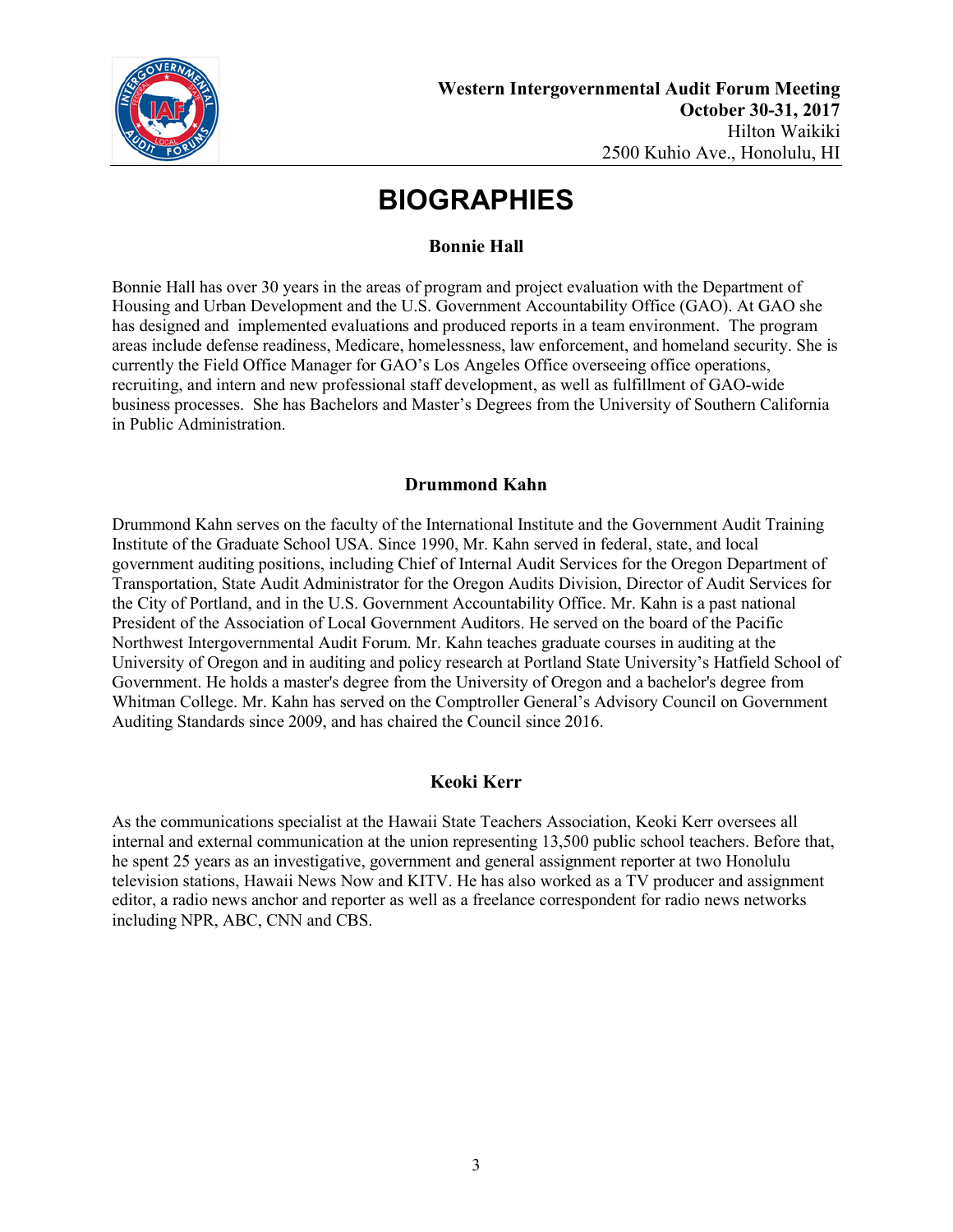

### **Les Kondo**

In April 2016, Les Kondo was appointed by the Hawaii State Legislature to serve as State Auditor for a term of eight years. From 2011 until his appointment as the State Auditor, Mr. Kondo was the Executive Director and General Counsel of the Hawaii State Ethics Commission. The State Ethics Commission administers and enforces the Hawaii State Ethics Code, which applies to all state employees and officials, including state legislators, and the State Lobbyist Law. Mr. Kondo previously served as a member of the Hawaii Public Utilities Commission, which regulates public utilities including Hawaiian Electric Companies and Kauai Island Utility Cooperative. He was formerly the Director of the Office of Information Practices. In that capacity, Mr. Kondo was responsible for administering Hawaii's Sunshine Law and public records law. Prior to 2003, Mr. Kondo was a litigation attorney in private practice. He also served as a law clerk to Chief Justice Herman T.F. Lum of the Hawaii Supreme Court. Mr. Kondo received a Juris Doctor degree from the William S. Richardson School of Law at the University of Hawaii and a Bachelor of Science degree in Industrial Engineering from Northwestern University.

## **Tonia Lediju**

Tonia Lediju has more than 20 years of government auditing experience at both the local and state levels, serving as the Chief Audit Executive for the City and County of San Francisco's Office of the Controller since 2009. Under Tonia's leadership, San Francisco's internal audit function has actively and successfully provided best in class audits and investigations of the City's governmental agencies, vendors, contractors, and other parties that do business with the City, which has an annual budget of over \$10 billion. Tonia has dynamically and successfully led the transformation of the audit organization, which has grown to a total of 34 staff involved in an array of engagements, including information technology and cybersecurity audits, construction audits, whistleblower complaint investigations, disaster cost recovery, and strategic sourcing implementation. Tonia has also created an organizational structure and culture within the organization that promotes effective leadership, engagement, accountability, professional growth, collaboration, and innovation, while partnering with stakeholders across and outside the city government. Under Tonia's leadership, the Controller's audit organization received three national awards from the Association of Local Government Auditors; passed (without deficiencies) the triennial peer review required by Generally Accepted Government Auditing Standards in 2011, 2014 and 2017; issued audit recommendations with a citywide recommendation implementation rate of 97 percent after two years; and successfully managed a highly-regarded Whistleblower Program that receives, investigates, and/or refers more than 300 complaints per year. Tonia previously was the audit director of several agencies of the State of California, including the Highway Patrol, Employment Development Department, and Department of Child Support Services. Tonia received the David M. Walker Excellence in Government Performance and Accountability Award in 2016 from the National Intergovernmental Audit Forum (NIAF). Also, Tonia was selected by HR.com and Leadership Excellence as one of the recipients of the Top Corporate Leader Award (Over 35) for 2017, and serves on a number of professional associations and boards, including the Western Intergovernmental Audit Forum Executive Committee; Institute of Internal Auditors (IIA), American Center for Government Auditing, Board Member; Association of Local Government Auditors; and International City/County Management Association (ICMA). Tonia holds a PhD in Organizational Systems with Leadership Specialization from Saybrook University, as well as a Master's degree in Leadership from Saint Mary's College of California.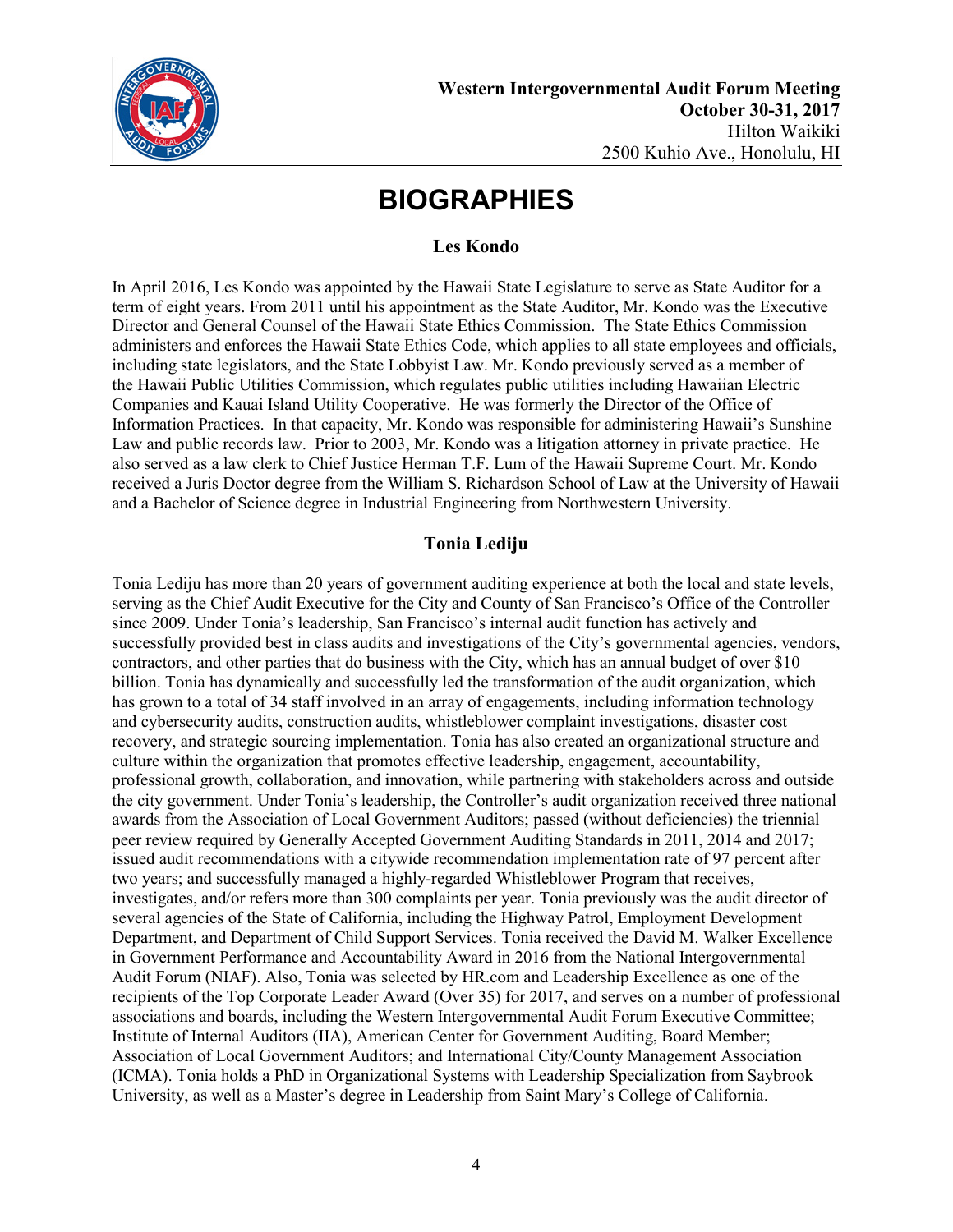

## **Linus Li**

Linus Li is an audit principal with the California State Auditor's Office. He is responsible for managing performance audits of state agencies and local governments throughout California. In addition to these audits, which are requested by members of the State Legislature, Linus co-manages the State Auditor's local government high risk program. He also has experience leading and working on California's Single Audit. In addition to his time with the State Auditor, Linus has extensive experience working for management consulting firms that focused on improving governance, operations, and business processes of state and local governments throughout the nation. He also worked as a financial auditor for a public accounting firm, where he was responsible for conducting external financial audits of local governments and other entities. Linus received his undergraduate degree in business administration and accounting from the University of Washington, and his Master of Business Administration from California State University, Sacramento. He is a Certified Public Accountant, a Certified Management Accountant, a Certified Financial Manager, a Certified Internal Auditor, and a member of the Institute of Internal Auditors and the Institute of Management Accountants.

### **Todd Nacapuy**

Appointed by Governor David Y. Ige, Todd Nacapuy formally stepped into the role of the State of Hawaii's Chief Information Officer (CIO) on May 4, 2015. To improve effectiveness and efficiency as well as clarify roles and responsibilities in enhanced governance processes, Mr. Nacapuy consolidated the Office of Information Management and Technology and the Information and Communication Services Division of the Department of Accounting and General Services to form the Office of Enterprise Technology Services (ETS). Priorities for his technology team include IT workforce development; IT governance; enterprise shared services, projects and programs; open government; and cyber security, ensuring that the right systems and processes are in place to facilitate an effective, efficient and transparent government. Nacapuy brings to the task a breadth and depth of experience in application development, vendor selection and management, and infrastructure acquisition, as well as project management, reengineering, enterprise-wide implementation IT strategy and systems planning, and corporate strategy. Before joining the Ige Administration, Nacapuy was the senior technical account manager responsible for all Premier Commercial services for Microsoft in Hawaii. Prior to that, as a senior infrastructure specialist for EDS, he led efforts to monitor and optimize all Web services within the Navy and Marine Corps network for the Pacific.

### **Bill Reinsberg**

Bill Reinsberg is an Assistant Director, Strategic Issues, for the U.S. Government Accountability Office (GAO). He coordinates GAO's high risk program, Presidential and Congressional transition efforts, and Enterprise Risk Management (ERM) work. Over his career at GAO, Bill has led work on a wide range of strategic management, human capital, disclosure, and risk management issues. He continues to strive to enhance oversight, strengthen accountability, and support successful transformation to more efficient and effective government.